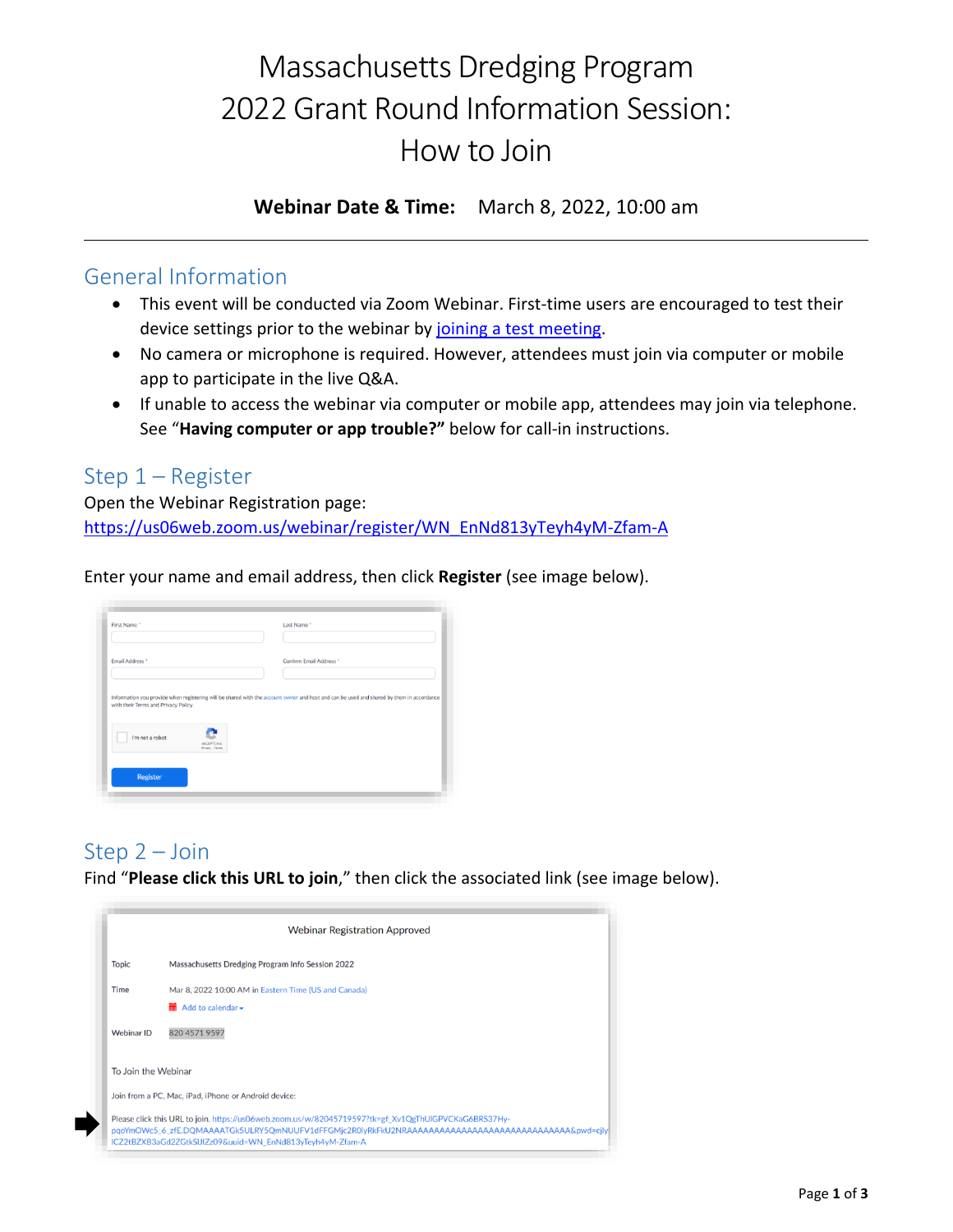## Step 4 – Open Webinar

Follow the on-screen instructions to open the Zoom application. In most browsers, users are prompted to click **Open Zoom Meetings** in a dialog box (see image below).



# Step 5 – Q&A

During the webinar, attendees will be muted. To ask a question:

- 1. Click **Q&A** (see image below).
- 2. Enter your question in the Q&A box.
- 3. Select **Send Anonymously** if you do not want your name attached to your question.
- 4. Click **Send**.



Following the presentation, the host will read and verbally respond to questions. After the webinar, attendees may continue to submit questions via email to [eohedgrants@mass.gov.](mailto:eohedgrants@mass.gov) **Emailed questions will be accepted through March 11, 2022, 11:59 PM. Please use the subject line "Dredging RFP" in all communications.** Written responses will be posted on the program's [How to Apply](https://www.mass.gov/how-to/apply-for-a-massachusetts-dredging-grant) page within several business days.

#### Step 6 – Leave Meeting

Click **Leave Meeting** to leave the webinar at any time (see image below). If you leave, you can rejoin if the webinar is still in progress.